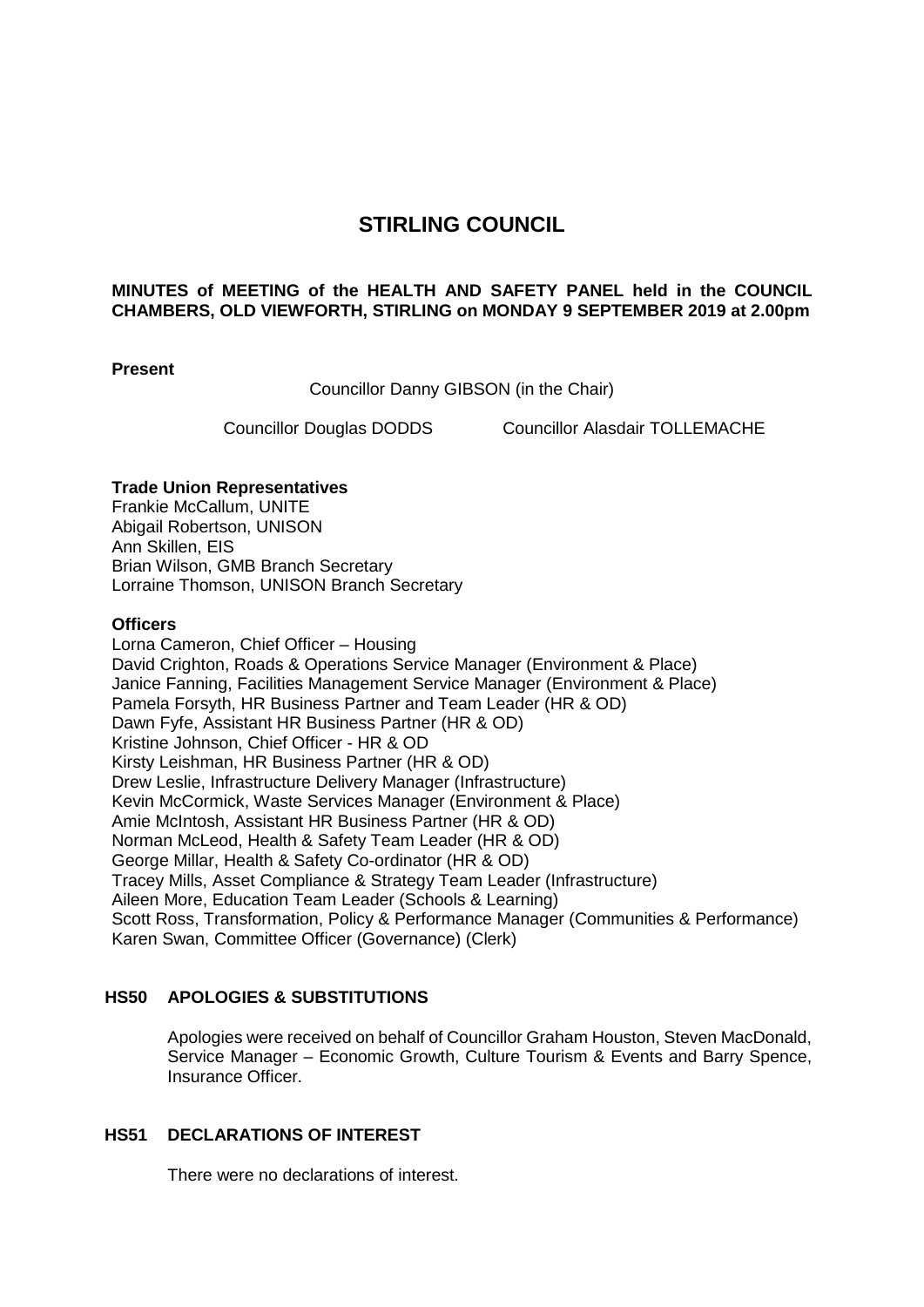#### **HS52 URGENT BUSINESS BROUGHT FORWARD BY THE CHAIR**

There were no items of urgent business.

## **HS53 MINUTES – 3 JUNE 2019**

The Minutes of the Meeting of the Health and Safety Panel held on 3 June 2019 were submitted for approval.

#### **Decision**

The Minutes of the Meeting of the Health and Safety Panel held on 3 June 2019 were approved as an accurate record of proceedings.

#### **HS54 CORPORATE HEALTH & SAFETY UPDATE: SEPTEMBER 2019**

A report submitted by the Chief Officer – HR & OD provided the Health and Safety Panel with an update of the Corporate and Services' progress since the last Health and Safety Panel.

In response to the Panel noting a rise in the number of incident reporting numbers, the Health & Safety Team Leader confirmed that the all services had been reminded of the reporting mechanisms, which he expected had increased reporting.

The Panel were made aware that any near misses that involved moving vehicles were reported back to supervisors and line managers who then made the service aware to allow staff to implement any preventative action for the future.

Following concerns by Unison that a number of near misses had not be followed up in how they had been evidenced and recorded, the Health & Safety Team Leader would update the near misses incident form to include specific actions and what, if any, could be done to prevent in the future.

# **ACTION: Norman McLeod**

The Panel agreed that a percentage of completed incidents reports would be reviewed to ensure that relevant processes had been adhered to and report back to the next Health & safety Panel.

#### **ACTION: Norman McLeod**

Following an enquiry on the number of Children & Families incidents reported, the Health & Safety Team Leader would seek clarity on the amount and advise the Members of the Health & Safety Panel accordingly. **ACTION: Norman McLeod**

He also updated the Panel that the lone working devises were back on track. He confirmed that new phones included the relevant application. It was noted that it was still the requirement of the service to update the application to make staff aware of the markers, which supports staff who go out to constituents.

Following discussion about Old Viewforth reception, the Asset Compliance & Strategy Team Leader advised the Panel that a panic alarm and telephone line had been incorporated into the side room at reception. It was also noted that CCTV and a new reception desk would also be installed along with security features on the meeting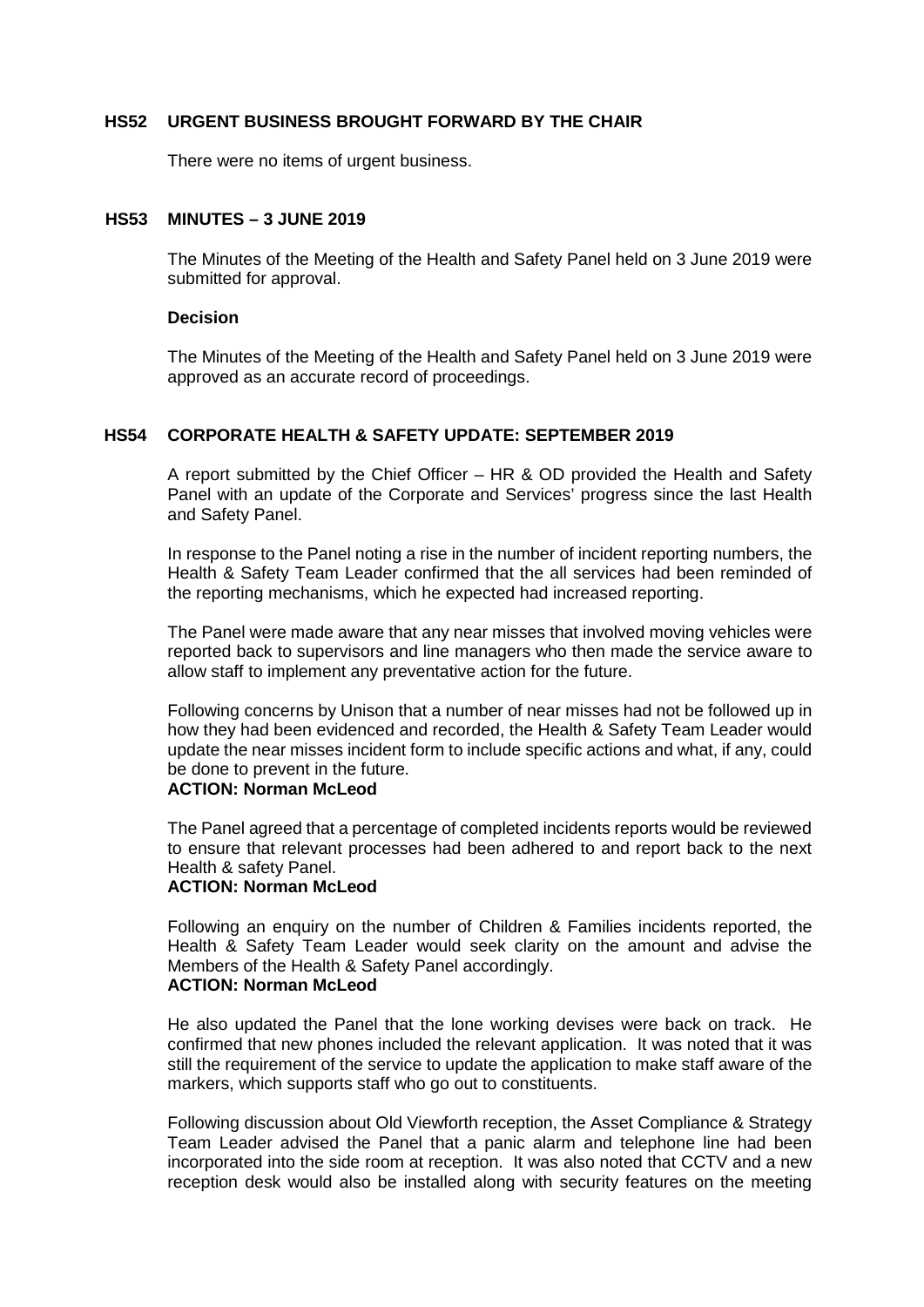rooms and basement doors. The Infrastructure Development Manager confirmed that clarity would be sought on whether Council buildings CCTV's could be aligned into one monitoring system and advise the Chair of the Panel.

In response to the Unions concerns that staff that cover Council receptions (holiday cover) were not properly trained, the Chief Officer – HR & OD confirmed training would be completed to ensure that all staff were trained appropriately. **ACTION: Kristine Johnson**

# The Asset Compliance & Strategy Team Leader responded to the Chair's enquiry about asbestos within schools following the recent school fire in Fife. She advised that 24 schools within the Stirling Council area had small amounts of asbestos, which the Council manage and inspected regularly. Should a fire break out at any of these locations, the Council would be in communication with the Fire & Rescue Service to

make them aware to allow for any precautionary measures to be taken.

The Health & Safety Team Leader would also clarify to Members of the Health & Safety Panel the RIDDOR facilities that were recorded within appendices to the submitted report.

## **ACTION: Norman McLeod**

## **Decision**

The Health & Safety Panel agreed to: -

- 1. note the progress on the development and implementation of Health & Safety Improvement Plans, as set out at paragraphs 2.1 to 2.6 and at Appendix 1 to the submitted report;
- 2. note the contents of the statistical report on Health & Safety Incidents for the period stated with summary information at paragraphs 2.7 to 2.10 and at Appendix 2 to the submitted report;
- 3. note the recent relevant developments in terms of National Health & Safety legislation developments and Health & Safety cases in the public domain, relevant to all across Council, as set out at paragraphs 2.11 to 2.13 and at Appendix 3 to the submitted report;
- 4. note the other recent internal developments in Health & Safety activities within the Council, as set out at paragraphs 2.14 to 2.25 and Health & Safety Policy Sign Off summary at Appendix 4 to the submitted report;
- 5. note the information on the delivery of the planned programme of Health & Safety Compliance Audits from 1 Oct 2017 to 31 January 2019, including Major and Minor Non Conformity Reports (NCRs) identified in the course of those audit findings, as set out at paragraphs 2.26 to 2.33 and at Appendix 5 to the submitted report; and
- 6. note the information provided in the summary of the risk assessment status by service, which encompassed any required safe working methods (SWMs) and Personal Protective Equipment (PPE) Guidance Form (PGF) associated with the risk assessments as set out in paragraphs 2.34 to 2.37 and at Appendix 6 to the submitted report.

(Reference: Report by Chief Officer – HR & OD, dated 30 August 2019, submitted)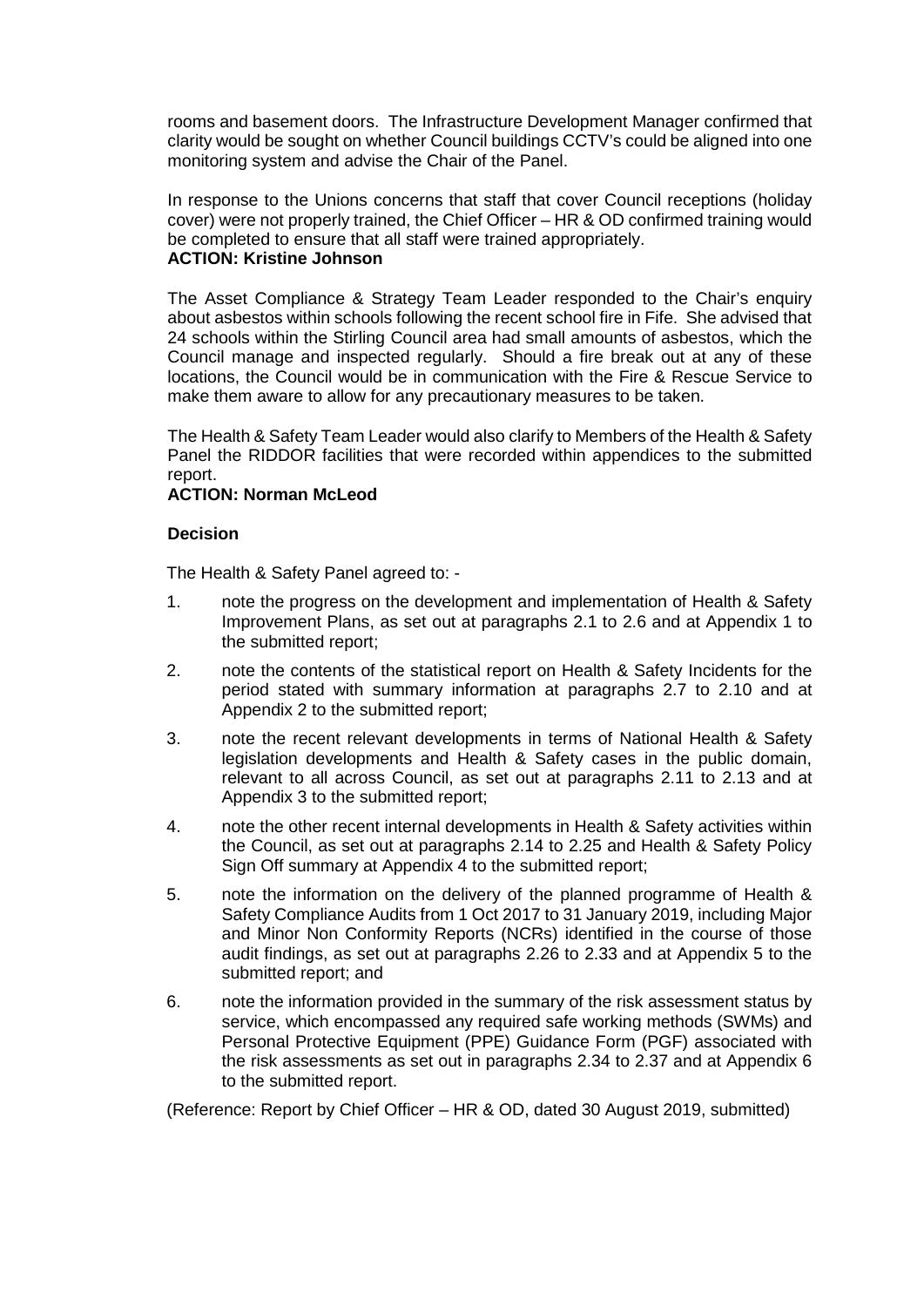## **HS55 CURRENT STIRLING COUNCIL USE OF HERBICIDES IN SCHOOLS AND ACROSS THE WIDER OUTDOOR ENVIRONMENT**

The Senior Manager – Environment & Place submitted a report that sought to inform on Stirling Council's use of herbicides containing glyphosate as an active ingredient. The context was in relation to a recent litigation case in the USA in 2018 concerning the manufacturer of the herbicide "Roundup" and in relation to the active ingredient glyphosate being suggested as a potential carcinogenic substance with a jury determining that "Roundup" caused a plaintiffs cancer. The briefing highlighted the glyphosate containing herbicides currently in use, the current situation in terms of continued approval and use of herbicides containing glyphosate in the UK and the alternative weed control options available in the maintenance of greenspace, streetscape environments and the Council's outdoor estate.

In response to discussion the Roads & Land Operations Service Manager confirmed that the school estate, through a private company, had weed killer applied twice a year in the summer and Easter holidays. Protective clothing was also worn as they were required to distil the concentrated solution prior to it being sprayed in a diluted form.

Following discussion, the Panel reviewed the alternative methods as detailed in the report and it was explained that although these methods kill the weed, it does not penetrate down and kill the root.

It was noted that the decision (Recommendation 3 & 4 of the submitted report) should be for noting and was agreed by Councillor Gibson and Councillor Dodds. Councillor Tollemache advised he did not agree with use of the product and did not accept the recommendations.

# **Decision**

The Health and Safety Panel agreed to:

- 1. note the current use of glyphosate based herbicides and the available alternative weed control options with higher associated costs and limitations on effectiveness;
- 2. note the decision by the European Commission to renew the approval of glyphosate as a weed control herbicide for a period of 5 years from December 2017 and that glyphosate had been given Health and Safety Executive (HSE) approval and approval within the UK by relevant and appropriate scientists within government that it was safe to use;
- 3. note the continued use of glyphosate herbicides for weed control as the Council's main herbicide treatment, being the most effective in terms of performance and cost that was currently available on the market for amenity use; and
- 4. note that the Council would adhere to any further guidance by the European Union, UK Government, the Health and Safety Executive and the Scottish Government bodies.

(Reference: Report by Senior Manager - Environment and Place, dated 26 August 2019, submitted)